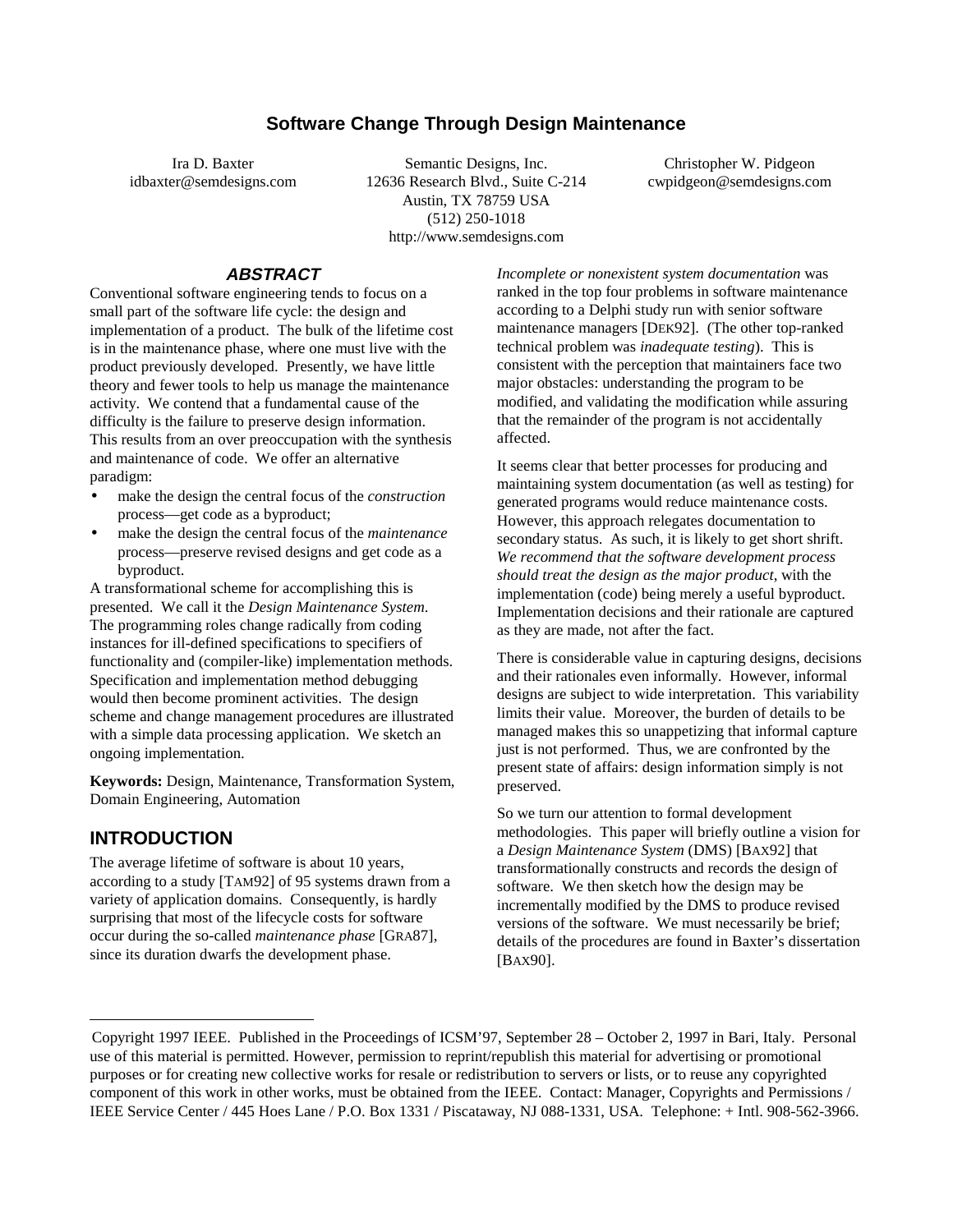

Figure 1. Design Maintenance System Concept

Our intention is to exhibit a system that maintains designs, in an attempt to persuade the software engineering community of the value of our point of view. Commercial tools may not yet be available, but paradigm shifts must occur before such tools can be used effectively.

#### **WHAT'S IN A DESIGN?**

If we are to capture a design, we must know what it is that we are capturing. Most design notations can be considered as projections of the completed artifact, under which some chosen aspect of the artifact is displayed. Examples include, call graphs (structure charts), data flow diagrams, state machines, interface specifications, etc. The design process then consists of choosing sets of projections for which the designers believe that a final artifact can be constructed, and acquiring construction hints from those projections. Questions about the artifact are answered by inspecting the projections.



The flaw with this notion of design is the *absence of rationale*; projections do not explain *why* the artifact organized the way that it is. Without such rationale, one can hardly hope to explain the artifact. Worse yet, how do we decide what part of an artifact is worth preserving in the face of some proposed change?

One way to capture a rationale is to understand how the artifact was constructed, and why the construction works. We turn to transformational implementation methods to provide this information. Such methods can allow us to capture the design rationale as:

- A specification of the desired task, both functionality and performance;
- A derivation of the implementation from the specification, explaining the final program; and
- A justification of the derivation steps.

## **TRANSFORMATION SYSTEMS**

Transformation systems convert abstract program specifications into concrete programs by applying *semantics-preserving* transforms to produce new specifications [FEA86, PAR90]. Each system usually has a large repertoire of available transforms, and can choose which ones to use semi-automatically. Compilers are simply transformation systems with fixed specification languages, predefined transform libraries and fully automatic choice of transformations.

In general, transforms may be arbitrary procedures (such as YACC, which transforms BNF specifications into LALR parser code). That is, transforms are functions from specifications to specifications, *t: S*→*S*. In this paper we will show only examples in the subclass that can be represented as *string rewrites*, although our ideas apply to the general case. Many transforms are familiar to readers as optimizations, such as the *eliminate-additive-identity* transform:

$$
x + \mathbf{0} \to x
$$

The italicized names are parameters of the transform, and are consistently substituted where the transform is used. When a *transform* is applied at a particular location in a specification, we obtain a *transformation* of the specification; the place where the transform (rewrite) has been applied is called the *locator.* The value of the locator depends on the underlying representation of the specification, e.g., a path for a tree. We will use

*@line-number:token number* for paragraph shaped specifications. So the transformation

*eliminate-additive-identity@3:1* applied to the 3rd line, 1st token of the (nonsensical) specification

|   | 1 do j = 1 to 10 |   | 1 do j = 1 to 10 |
|---|------------------|---|------------------|
| 2 | $s=s+0$          |   | $s=s+0$          |
| 3 | $p=p+0$          | 3 | $p=p$            |
| 4 | end              | Δ | end              |

changes that specification by binding *x* to **p** and rewriting **p+0** as **p**.

Some transforms change levels of abstraction by implementing high-level concepts in terms of lower level concepts. The *implement-sum* transform does this by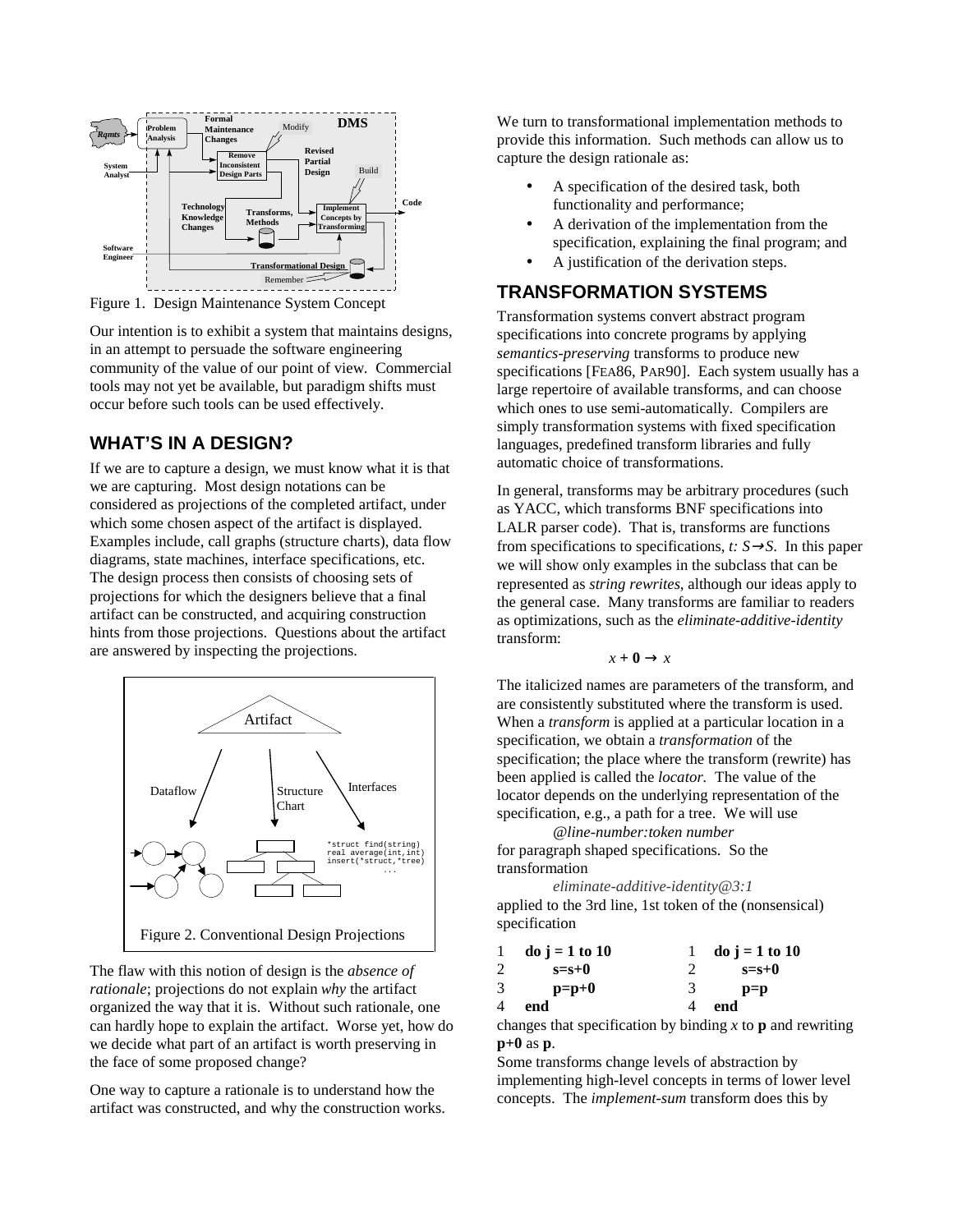mapping the logical concept of a SUM over an array into the loop that implements it:

```
1 sum(var,limit,vector) \rightarrow2 begin \textbf{local } s = 0, var
3 do var = 1 to limit4 \mathbf{s} = \mathbf{s} + \text{vector}(var)5 enddo
6 return s
7 end
```
A full specification has two conceptual parts: a *functional* specification (what the desired program should do), and a *performance* specification (how well it should do it). Functional specifications may be written as abstract programs, as input-output constraints, or in problemdomain specific notations. Performance specifications are often stated in terms of desired target languages (PROLOG or BASIC), speed (.5 sec response time per transaction), complexity  $(O(N^2))$ . *Transformations are applied to the functional part only to achieve some specified level of performance* [BAX90].

A program specification may be very abstract or describe a very complex system. In this case, a large number of transformations may need to be applied to implement the specification at the desired level of performance. Since manually commanding a transformation system to apply large numbers of transformations is impractical, many transformation systems allow *metaprograms* to control the selection and application of the transforms. The primitive operations in such languages apply transformations to locations. If a metaprogram cannot decide locally what to do, then it may backtrack to try alternatives. Such metaprograms may be purely procedural [WIL83] or may be planning-style languages [ALL90] with post conditions describing effects in terms of performance specifications [MCC87, BAX90]. The post condition style allows *methods*, metaprogram components, to be selected (**achieve**d) non-procedurally according to performance specifications. Such methods also allow explicit statement of required sequencing of transformation steps. Consider for example

```
name: lower-abstraction-level
post: abstractionlevel(spec)=low
action: foreach sum@locator in spec
        do apply implement-sum@locator
```
The **foreach** operator implies that there is no particular order to multiple applications of *implement-sum*.

The following method invokes *lower-abstraction-level* non-procedurally.

**name:** *implement-in-BASIC* **post**: **targetlanguage**(*spec*)=BASIC **action: achieve abstractionlevel**(*spec*)=low **then call** implement-using-BASIC (*spec)*

The **then** operator requires that transformations that lower the abstraction level be performed before any transformations that implement any operations in BASIC.

Complex performance specifications must be achieved by breaking them down into simpler performance specifications over smaller regions (*locales*) of the program.

# **CAPTURING A TRANFORMATIONAL DESIGN**

A design should provide a rationale for the construction of an artifact. Clearly, any rationale must include a specification of the artifact. (Many present software designs do not include any usable specification.) Theoretically, a specification is sufficient. We should be able to work forward from the specification to rediscover the purpose of each part of the artifact. In practice, we wish to cache the connection between the specification and the artifact, because we do not want to effectively redesign it each time we need an explanation. We presume that either the programmer or the transformation system worked hard:

- to discover which transforms to apply,
- to determine exactly where to apply them,
- to achieve the desired level of performance.

The explanation of a transformationally derived program is straightforward: the *derivation history*, the sequence of transformations applied to the functional specification, explains the final program. The choice of the individual transformations is explained by the beneficial effect the individual transformation has on achieving the performance specification. If we record how the overall performance specification is broken into subspecifications over smaller locales, we obtain a *design history*. The design history includes a *derivation history*—the complete explanation of how the performance and functional specifications are met.

Figure 4 shows an abstract design history. The initial functional specification,  $f_0$  was transformed by application of transformations  $c_1$ ,  $c_2$ , etc. until the final implementation,  $f_G$  was obtained. The performance specification, *Grest*, was recursively partitioned by choosing methods (boxes) that achieve portions of the individual performance levels; the sequencing constraints one the order of method execution and transformation application is also recorded. Eventually, low-level methods apply particular transformations.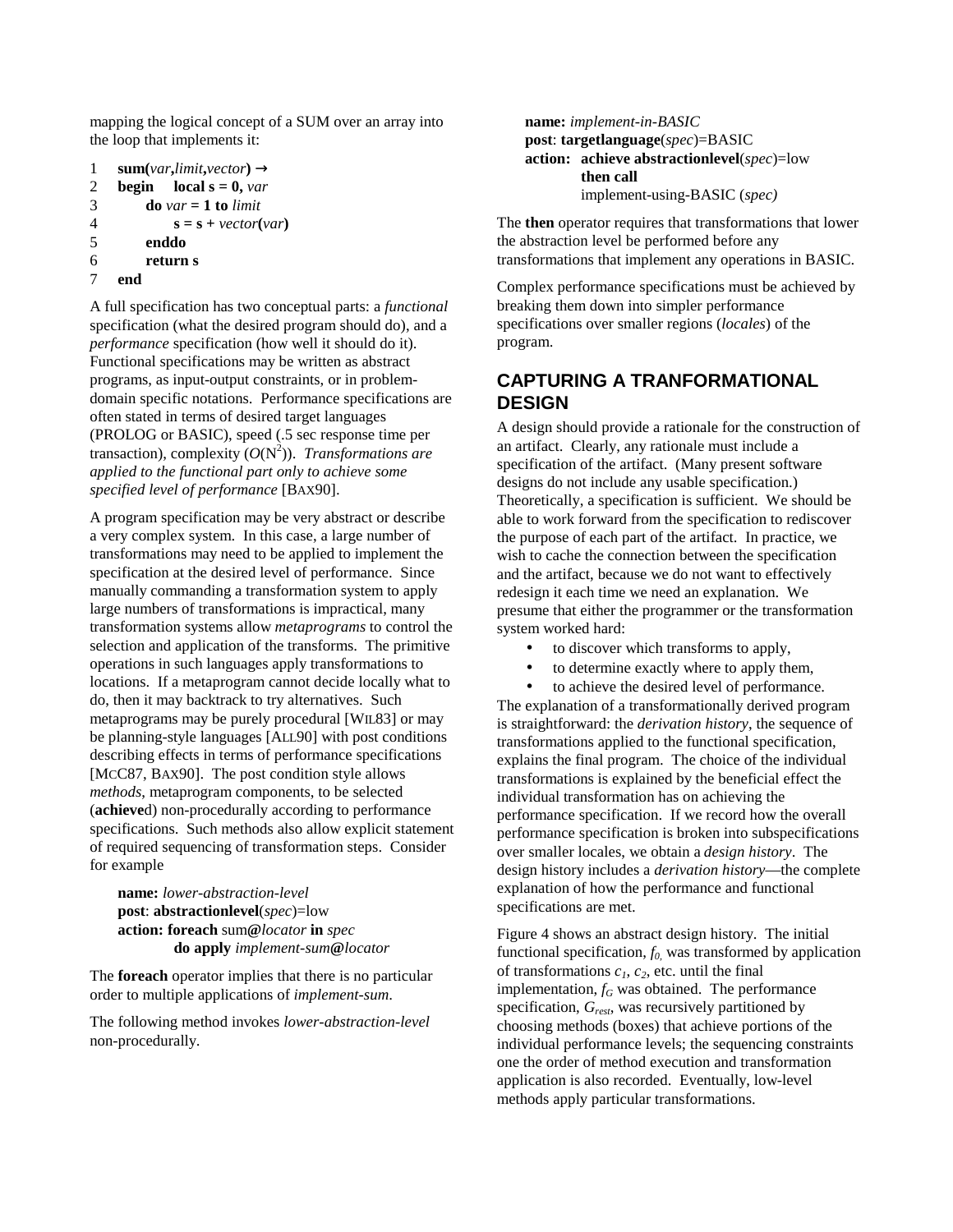## **DESIGN MODIFICATION**

Such a design history provides a complete explanation of the final artifact, *fG. It is possible to incrementally revise the design history, driven by the desired change, to produce a new design history.* Since the new design history contains a derivation, the revised artifact is easily extracted from the new design history*.*

Figure 4 also shows, in gray boxes, the various kinds of changes  $\Delta_{Type}$  that can affect the final artifact. *In each case, the desired change is made explicit in the form of a delta.* Some changes affect the functionality of the product. Some changes affect the performance but not the functionality. The DMS model also handles changes to the software engineering infrastructure caused by domain engineering errors, such as errors in the library of transforms or methods, or even changes in the definitions of performance. A separate change procedure for each type of change is required, but all these procedures share considerable commonality due to their need to revise the design history.

Each change can cause complex ripples in the structure of the design history. We do not have space here to illustrate most of the procedures, nor even space to illustrate how the performance goal decomposition is updated. We will focus instead on showing how a functionality delta can be used to revise just the derivation history portion.

The key to revising the derivation history is to take advantage of the ability to commute the order in which the transformations were originally applied. In essence, we wish to preserve transformations when possible, and remove transformations that are no longer useful, inspecting the interaction between the functional delta and any proposed transformation to guide our decision making process. We start the process with a functionality delta applicable to the initial specification.

For each intermediate specification (including the initial spec), we have a transformation leading to the next intermediate specification, and a delta describing the change required. To determine if a transformation *t* can be preserved in the face of a delta, we determine if

#### ∆(*t*(*spec*))=*t*(∆'(*spec*))

This essentially tells us that the implementation step accomplished by the transformation is not affected by the change we wish to make. If there is no effect, the transformation can be preserved and is copied to a new derivation history. The delta might change in form (but not intent) because the implementation transform may rearrange the specification somewhat, and consequently the locator for the delta can change. If the implementation transform lowers the abstraction level, the delta may also

shift levels, to express the change at the lower level of abstraction.

If the transformation and the delta interfere or, by conservative assumption if we are unable to decide, then we *banish* the transformation. Banishment is accomplished by commuting, if possible, the offending transformation with its immediate follower in the derivation history. If the offending transformation will not commute with its follower, then the follower must be dependent on the offender, and is banished by the same method.

DMS walks down the derivation history, deciding whether it must preserve or banish the implementation transformation at each intermediate specification. When a transform is reached this cannot be preserved, and cannot be banished because the rest of the transforms depend on it, then no more transforms can be preserved, and DMS stops the walk. The already-preserved transformations form a legitimate prefix of a complete derivation for the revised specification. DMS then switches over to a more conventional transformation implementation style to complete the new derivation, requiring possibly more "design" to choose new transformations. Of course, the DMS can propose trying to use the remaining transformations by analogy, or it may simply discard them.

The completed derivation history has the desired revised program at the end, and can be revised again by the same process for yet another delta.

## **AN EXAMPLE**

The previous section sketched the abstract derivation history revision scheme. In this section, we sketch a concrete software maintenance scenario, and show how the DMS theory guides the derivation history revision process. Because of space constraints, we must necessarily demonstrate a formal mechanism rather informally, and we have consequently taken liberties with the details and the notation. Since our purpose is to change the reader's perspective about how maintenance might be done, rather than give him the exact mechanisms, we hope we are forgiven.

We start with an initial program that accumulates the total price of a set of order records kept in a file, where each order record contains an item quantity and a price. To keep the problem small, we omit other typical record attributes such as item name.

In Figure 5, we see the abstract functional specification for the original problem in the top left-hand box (circles in Figure 4 appear as boxes in Figure 5). To keep the example simple, we leave out performance specifications although the reader should see how they implicitly drive the implementation. Down the left-hand column of boxes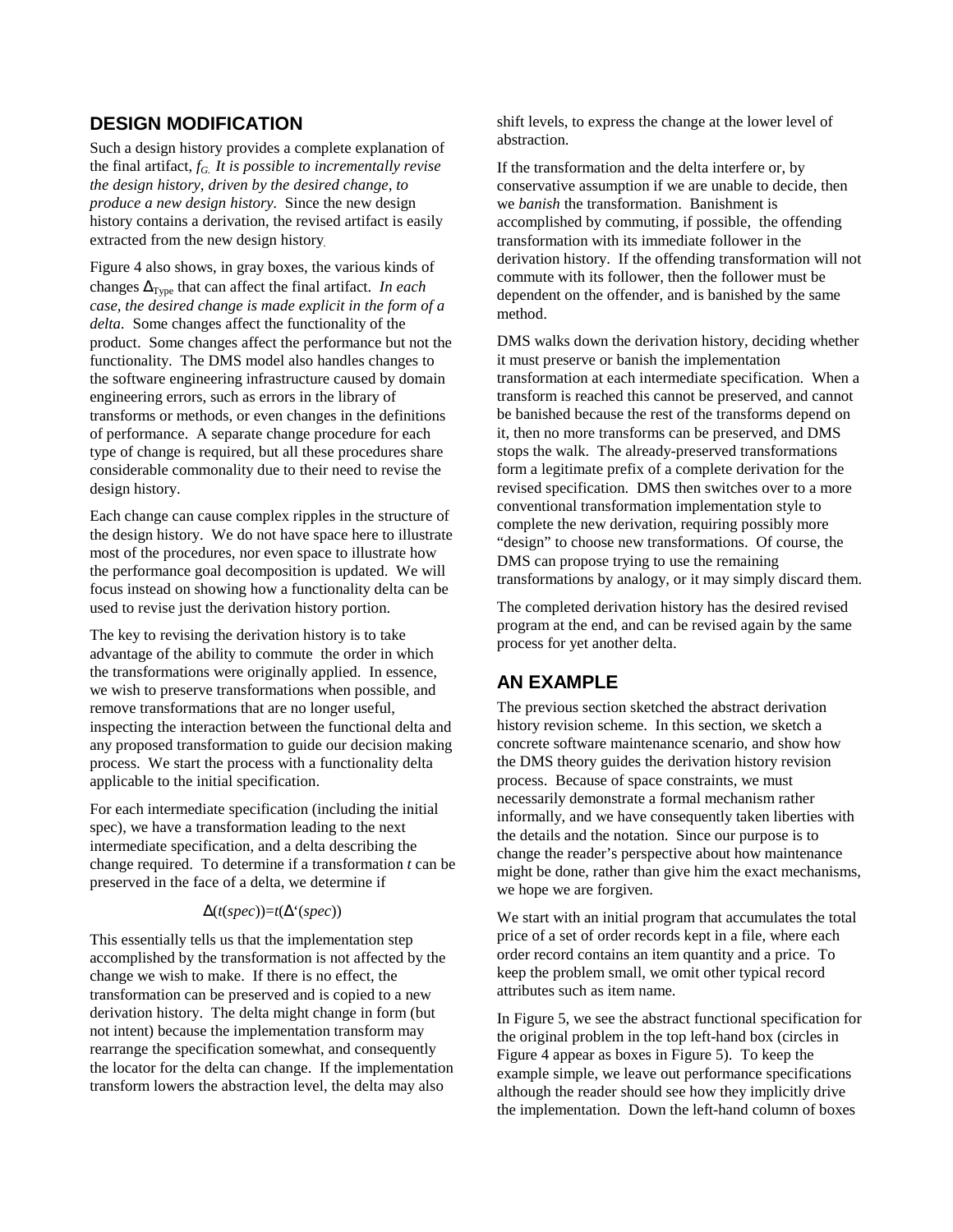in the figure, we see a transformational derivation from the abstract specification into a practical program in a BASIClike language. Each box represents an intermediate functional specification derived from the one above it; each intermediate step has exactly the same functionality as the one preceding it. No conventional programmer would implement the specification by going through these individual steps. Yet, they are necessary for a machine if one needs to be able to explain exactly how the resulting program implements the specification. Each downward arrow connecting boxes represents the application of a single transformation. Since we do not have room to write the exact formal transforms, we have settled for simply naming  $(t1, t2, ...)$ . We show in italics, the nature of the transformation corresponding to the arrow immediately above it at the top each box. The individual transformations are justified by the performance enhancement each makes*.* The box at the lower left is the efficient final program that would be used in practice, and is what the traditional maintenance programmer would see as his starting point.

Now, a new need arises: our manager wishes to keep order quantities in separate files from the price per item. This is reflected by the revised abstract functional specification in the upper right box. One way to handle such a change request is to simply re-implement the program. Starting from the revised functional specification proceeding through the derivation history down the right column of boxes, the figure can be viewed as exactly that. This culminates in the changed program at the lower right.

However, we assumed that the discovery of transformations used in the original implementation was hard; we do not expect the discovery to be any easier in a new implementation. DMS shows how and when transformations used in a prior implementation can be reused in the new implementation, avoiding the discovery costs.

The arrows in Figure 5 crossing from left to right show how formal deltas tie the original and new derivation histories together (Figure 3). Our manager provides the delta ∆**0: order**→**price@1:17**, i.e., change the **order** in line 1, token 17 of the specification to **price**. The DMS determines that *t1* can be reused as *t1'*, because *t1* does not affect anything related to the **order@1:17.** However,

| $\Delta 0$  | order $\rightarrow$ price@1:17     |
|-------------|------------------------------------|
| $\Lambda$ 1 | order $\rightarrow$ price@3:12     |
| $\Lambda$ 2 | order $\rightarrow$ price@6:7      |
| $\Delta$ 3  | order $\rightarrow$ price@6:11,7:7 |

∆4 **order**→**price@5:11,6:7**

Figure 3: Functional ∆s for Figure 5

the delta must change to reflect the "movement" of the code caused by implementing the loop, giving  $\Delta 1$ . Similarly,  $t^2$  and  $t^3$  can be reused, changing the locators on the delta, giving ∆2 and ∆3 respectively. Transform *t3'* has not really changed; our liberties have caused us to write t3' with the variable part bound to the entity *@6:7*. (**price**)

Now, ∆3 conflicts with *t5*, and since the purpose of *t4* is to enable *t5* (information captured in the design history but not shown here), then both *t4* and *t5* , and their dependent, *t7* cannot be preserved. The DMS effectively rearranges the order of the original derivation history to delay the application of the failing transformations until last. This does not affect the original implementation, but moves *t6* and *t8* upward (not shown). A *nonlinear* representation of the derivation history should be used to avoid actually commuting the failed transformations with their followers. Transformations *t6* and *t8* can be preserved as *t4'* and *t5'*, leaving ∆3 alone and producing ∆4, respectively. Finally, DMS operates as a conventional transformation system to generate *t6'* and *t7',* ultimately deriving the final maintained program in the lower right box.

The traditional maintainer does not have access to all of this information. He must start with the program in the lower left, and using some informal description of the change from his manager, somehow decide to produce the program in the lower right. While that may look easy for this small example, in practice it is very hard because of the scale of the code. The missing information, made explicit in this diagram, gives some indication why this is such a hard task, and why tools like DMS should enhance the productivity of the maintenance programmer.

## **REVERSE ENGINEERING**

It is a grim fact that the typical organization desiring to make change has only has the system code, with possibly some informal, inaccurate documentation and some understanding of the code distributed across the maintainers. Consequently, the typical organization could not carry out our method for maintenance by design modification directly. Worse yet, since the paradigm calls for a program formally derived from a specification, and the conventional program was constructed by informal means, it is not clear that a design history can be constructed by any means.

Reverse engineering is one means to recover lost design information. Program understanding methods [NING], [RIC90], [QUILICI] represent one approach by which reverse engineering may be accomplished. Such methods use a library of program clichés, and match the clichés against the code. Where matches occur, the cliché abstraction becomes a plausible explanation for the code.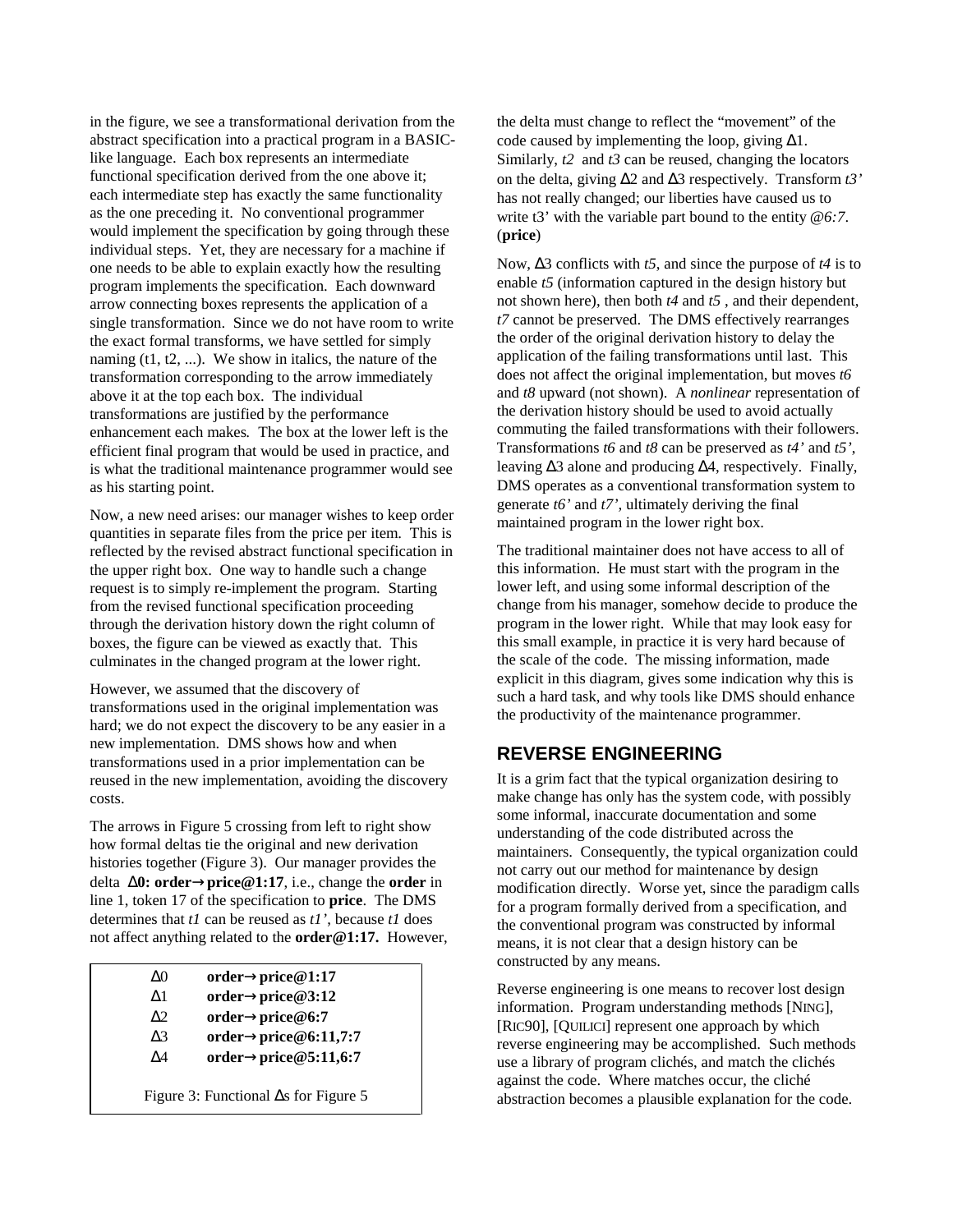It is assumed that with sufficient clichés, a complete (possibly overlapped) tiling of the code can be obtained consider each cliché to be a tile covering some portion of the code—thereby, providing a complete description of the code. There are a number of flaws to this approach:

- 1. There is an assumption that one can get a complete set of widely acceptable clichés. We subscribe to the notion that there are a large number of problem domains, and that clichés are needed for each.
- 2. There is the potential of huge computational demands if one attempts to tile a large system at once. Present cliché recognition research is attempting to understand the scaling issues for just 10,000 lines of code and a small number of clichés [QUILICI]
- 3. A complete tiling of the code only raises the abstraction level somewhat. For a large system, it would seem that one should tile the tiles repeatedly to get to the highest level of abstraction possible.
- 4. The purpose of Reverse Engineering (RE) is generally to aid informal understanding of the code (not mechanical modification). RE usually results in the production of informal documents under the implicit assumption that the code will be constant (often by virtue of being thrown away).
- 5. Since code maintenance always changes the code, the RE activity must be repeated for each maintenance event (aggravating problem 2). No knowledge is accumulated in a directly tool-reusable form. Yet, the one luxury we have with maintenance is the long period of time over which related activities recur.
- 6. Implemented code has all kinds of optimizations that entangle the implementation of abstractions, which disables recognition of clichés. As an example, the *file-data-access* abstraction in the data processing program code can only be found once, although the specification indicates two separate data accesses.

One approach for obtaining a design history is to generalize cliché recognition in a way that solves these problems. The key observation is that every cliché is a **<abstraction, code template>** pair, which can be treated as a transformation rule. We can use the power of a transformation engine to recognize clichés and abstract them. In essence, we are analyzing the code by synthesizing a plausible explanation of it as a derivation from a plausible specification.

It is not necessary to recover the entire design to make changes. One need only recover the part that will be impacted by the change. Further, it is not necessary to maximally raise the level of abstraction at the change site; one merely needs to raise it enough so the maintainer gets advantage over doing the task manually. The change itself and the informal understand of the software maintainers can be used to focus the recovery activity to the crucial part of the design.

We have applied the reverse-engineering method by hand to assembly code in an operating system, to recover the semaphore abstraction it implemented. The final specification is the domain-specific term, P(x: semaphore) [DIJKSTRA]. The derivation history is the set of transformations that map the abstraction into the highly optimized assembly code. The flavor of this is easily obtained by considering the final code in Figure 5, and discovering the transformations bottom up.

## **SUPPORTING TECHNOLOGY**

There are two challenges to implementing the DMS vision. First one must have sufficient integrated infrastructure to carry out the steps. Second, it must scale reasonably well. Required infrastructure includes the following.

*A means for representing the program to be maintained.* A hyper-graph substrate is used to encode languagespecific graph representations. For procedural languages under DMS, we will be using advanced compiler representations [CYT91] enabling data and control flow analysis, with extensions that encode memory access and synchronization conditions. This aids cliché recognition [RIC90] and allows more powerful transforms than abstract-syntax tree representations.

*A graph rewrite engine* to apply individual transformations to the program representation enhanced with the ability to record, view and revise design histories.

*Tools to manage a database* of notations, abstractions, and transforms that might be used in the application. The application domain language to which they apply categorizes these.

*Reverse-engineering tools,* which use the rewrite engine to recognize clichés taken from domains, and propose them to a maintainer, or allow unrecognized code fragments to be added to a domain as an instance of a domain abstraction.

*A domain-notation driven structure editor* to allow maintainers to inspect and point at portions of partially derived applications in the appropriate domain notation.

## **SCALE**

Scale management for DMS occurs at two levels: the size of the application system, and the number of engineers who maintain it. DMS is arguably inappropriate for applications having only several thousand lines or less; maintenance programmers are able to handle these on an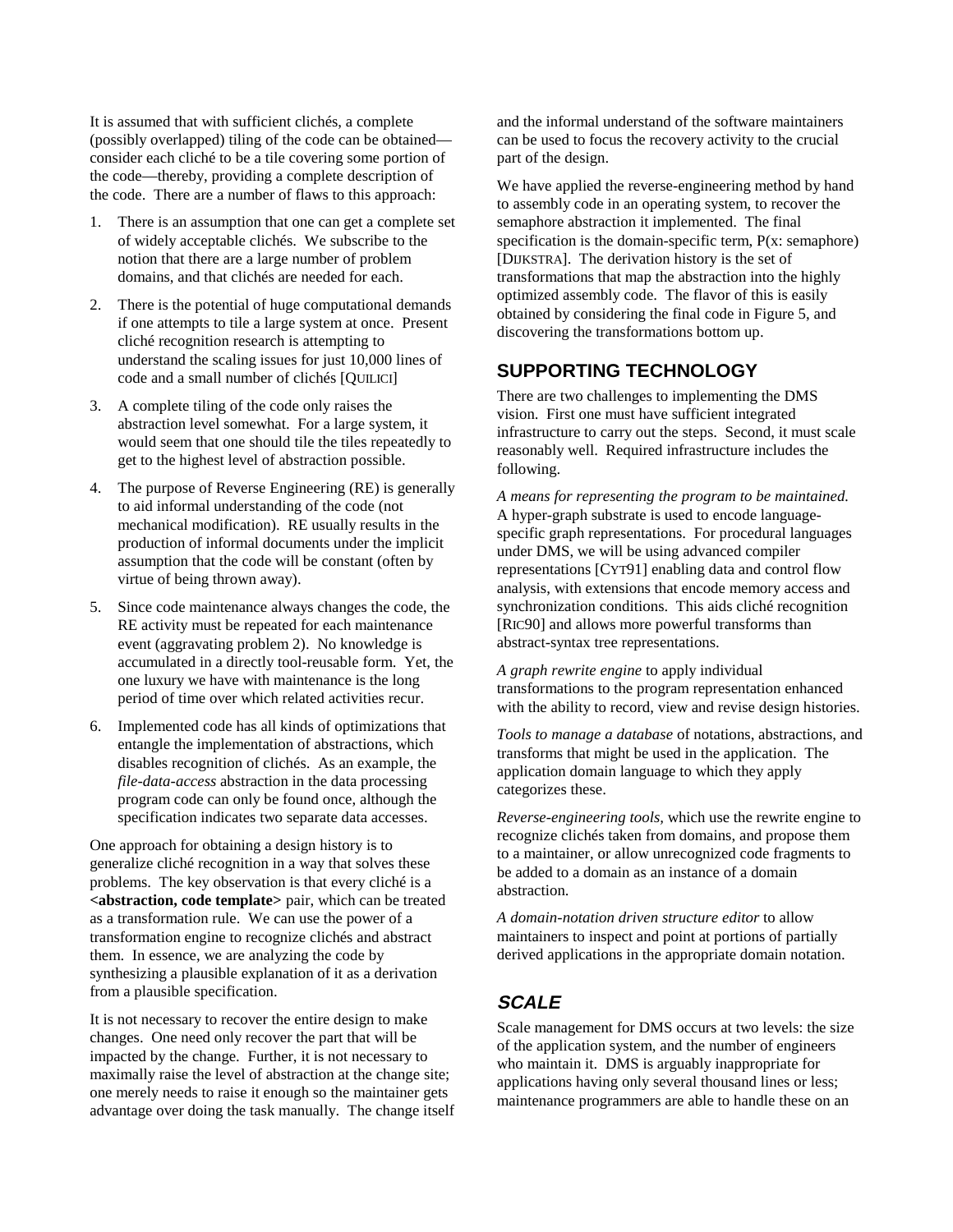individual basis. DMS should be more effective for systems with hundreds of thousands of lines, which are common, but cannot be handled by individual maintainers. Here the captured domain knowledge and the relationship between the specification and the actual code should be of great value to the maintainers. Since such systems are always evolving, DMS must support the simultaneous efforts of large teams of maintainers. Organizations with 5 million lines of code often have hundreds of software engineers working on the system every day. DMS supports large-scale applications by several means.

DMS is implemented in a parallel processing language, *Parlanse*, [Bax96] running on easily obtained Windows/NT multiprocessor workstations. Our experience with transformational code synthesis systems such as SINAPSE [KAN91], [BAX93], implemented on symbolic manipulation systems (e.g., Mathematica) showed that code synthesis alone sometimes required hours to generate some 5,000 lines, well short of our target ceiling of 10 million lines. Symbolic manipulation is expensive. *Parlanse* provides the DMS implementers with efficient support for compiler-managed forking and synchronization of fine-grain parallel processes on (symbolic) data structures, as well as software engineering support such as modules and robust exception management. (We note that we expect to maintain the DMS system, implemented in *Parlanse*, using DMS with a *Parlanse* domain!).

DMS will not generate all 10 million lines of code when a change is made, but it might have to inspect a significant fraction of the 10 million transformations it has stored as the design of that system. We will use a nonlinear design history representation to capture dependencies between transform effects, rather than dependencies between transformation states.

Since DMS revises histories, it is not a requirement that DMS be able to automatically generate and apply transformations by itself. It should be sufficient that maintainers choose the transformations one by one; reimplementation repair efforts should be small. However, DMS will have a built-in implementation of a programmable Transformation Control Language (TCL), to provide some automation.

We are implementing DMS as a client-server architecture in which the program design database will be held on a server, and the DMS interface will run on maintainer's workstations. An individual maintainer will implicitly lock the part of the design history he may be changing. On large systems, this should be a small portion of the design base, and multiple maintainers should be able to work with little interference.

Large application suites are never coded in a single

language. The DMS notion of domain and domain networks will allow DMS to handle multi-language applications.

#### **DOMAINS**

The abstractions and notations useful for characterizing an application problem are often poorly expressed in the actual application program run on the computer. DMS will store and use multiple domains [NEI89] to specify and implement a single application at its various levels of abstraction. Such domains include but are not limited to target languages such as "C", Entity-Relationship diagrams, and graphical languages, as required for the application at hand. Each DMS domain has several parts:

| <b>External Form</b>        | string or graph view suitable for user |
|-----------------------------|----------------------------------------|
| <b>Internal Form</b>        | representation suitable for DMS        |
| <b>Semantics</b>            | meaning of the Internal Form           |
| Parser                      | converts External to Internal Form     |
| Unparser                    | converts Internal Form to External     |
| <i><b>Optimizations</b></i> | transforms within a domain             |
| Refinements                 | transforms between domains             |
| Analyzers                   | how to analyze in the domain           |

This database is the repository of *reusable* knowledge for this domain. It is collected by explicit domain engineering episodes, and augmented by repeated reverse engineering activities during the maintenance process. DMS provides a Domain-Definition Domain in which other domains are defined.

## **NEW SOFTWARE ENGINEERING ROLES**

If we have design capture and modification tools the tasks of the software engineer changes. In present practice, few software engineers specify; most spend their time designing algorithms, coding, and chasing bugs. With DMS, we see two classes of effort: *Domain* analysis and engineering versus *Application* analysis and engineering.

The Domain Analyst defines problem areas, formal notations describing problems, and the notation semantics. The Domain Engineer determines how one domain can be implemented in terms of existing domains already known to the system. The Application Analyst operates traditionally, determining the specific problem a customer needs solved, but unconventionally produces a specification in one or more domain notations established by the Domain Engineer. The Application Analyst is also the source of maintenance deltas related to functionality and performance of the individual product. Finally, the Application Engineer guides the DMS in the implementation of the specification, or those parts that must be re-implemented, but he does not program in the usual sense.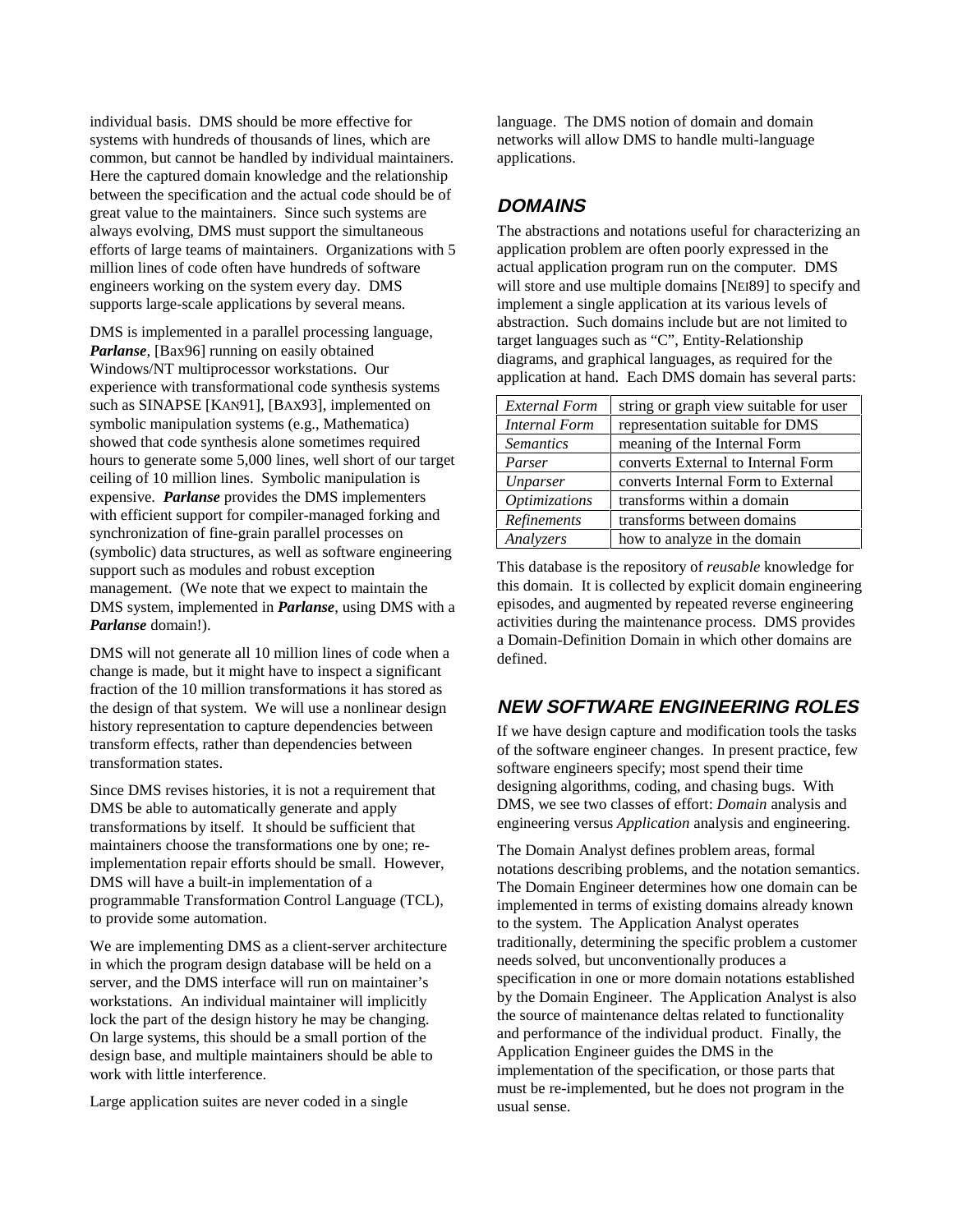## **RELATED WORK**

Wile [WIL83] proposed that transformational metaprograms, not code, be the major software product. [ARA86, WAT88] both describe an approach for porting software by recovering a plausible derivation leading to specification, and then re-implementing the specification, but the derivation is lost. *The Programmer's Apprentice* [RIC90] system recognized code idioms, converted them to abstractions by an inverse transformation process, and allowed a programmer to change the abstract program. Based on a model of transformational maintenance by reverse engineering [WAR89], a system for modifying COBOL programs has been implemented. Capture and incremental reuse of informal design plans is being pursued by [Jacq94] whose work may lead to a practical tool useful for handling conventional programs.

## **CONCLUSION**

We have shown a scheme for capturing the design of transformationally synthesized code. Given the design, incremental changes can be installed by use of mechanical procedures and some additional transformational synthesis. Such capabilities should decrease the cost of maintenance, and therefore significantly lower the cost of software. *This payoff strongly suggests the value of treating design as the primary product of the software process, rather than code.*

Semantic Designs is funded by National Institute of Standards and Technology (NIST), Advanced Technology Program (ATP) under the Component-Based Software Initiative to build a scaleable prototype DMS system. We expect to have demonstrable capabilities in early 1998.

## **Bibliography**

- [All90] J. Allen and J. Hendler and A. Tate, eds., Readings in Planning, Morgan-Kaufmann, 1990.
- [ARA86] G. Arango, I. Baxter, C. Pidgeon, P. Freeman, "TMM: Software Maintenance by Transformation", *IEEE Software* 3(3), May 1986, pp. 27-39
- [BAX90] I. Baxter, "Transformational Maintenance by Reuse of Design Histories" Ph.D. Thesis, Information and Computer Science Department, University of California at Irvine, Nov. 1990, TR 90-36.
- [BAX92] I. Baxter, "Design Maintenance Systems", *CACM* 35(4), Apr. 1992, pp. 73-89.
- [Bax93] I. Baxter, "Practical Issues in Building Knowledge-Based Code Synthesis Systems", *Proceedings, Sixth Annual Workshop on Software Reusability*, Owego, New York, Nov. 1993.
- [BAX96] I. Baxter, "*Parlanse*, A Parallel Language for Symbolic Expression", Semantic Designs, 1996 n.b. to be made available at www.semdesigns.com.
- [CYT91] R. Cytron, J. Ferrante, B. Rosen, M. Wegman, and K. Zadeck, "Efficiently Computing Static Single Assignment Form and the Control Dependence Graph", *Transactions on Programming Languages and Systems* 13(4), Oct. 1991, pp. 451-490.
- [DEK92] S. Dekleva, Delphi Study of Software Maintenance Problems*, Proceedings of 1992 Conference on Software Maintenance*, Nov. 1992.
- [FEA86] M. Feather, "A Survey and Classification of some Program Transformation Approaches and Techniques", IFIP WG21 Working Conference on Program Specification and Transformation, Bad Toelz, Germany, Apr. 1986.
- [GRA87] R. Grady, *Software Metrics: Establishing a Company-Wide Program*, Prentice-Hall, 1987.
- [Jacq94] J.-P. Jacquot, "Programming through Disciplined Modification", *Proceedings of 1994 Conference on Software Maintenance*, Sep. 1994.
- [KAN91] E. Kant, F. Daube, E. MacGregor, and J. Wald, "Scientific Programming by Automated Synthesis," *Automating Software Design,* Michael R. Lowery and Robert D. McCartney, eds., MIT Press, 1991.
- [MCC87] R. McCartney, "Synthesizing Algorithms with Performance Constraints," Ph.D. Thesis, Brown University 1988.
- [NEI89] J. Neighbors, "Draco: A Method for Engineering Reusable Software Systems", *Software Reusability*, T. Biggerstaff and A. Perlis, ACM Press 1989.
- [PAR90] H. Partsch, *Specification and Transformation of Programs*, Springer-Verlag, 1990.
- [RIC90] C. Rich and R. Waters, *The Programmer's Apprentice*, ACM Press, 1990
- [TAM92] T. Tamai and Y. Torimitsu, "Software Lifetime and its Evolution Process over Generations", *Proceedings of 1992 Conference on Software Maintenance*, Nov. 1992.
- [WAR89] M. Ward and F. W. Calliss and M. Munro, "The Maintainer's Assistant", *Proceedings of the 1989 Conference on Software Maintenance*.
- [WAT88] R. C. Waters, "Program Translation via Abstraction and Reimplementation", *IEEE TSE* 14(8), Aug. 1988.
- [WIL83] D. Wile, "Program Developments: Formal Explanations of Implementations"*, CACM* 26(11), Nov. 1983.
- [YANG94] H. Yang and K. Bennet, "Extension of A Transformation System for Maintenance -- Dealing with Data -Intensive Programs", *Proceedings of 1994 Conference on Software Maintenance*, Sep. 1994.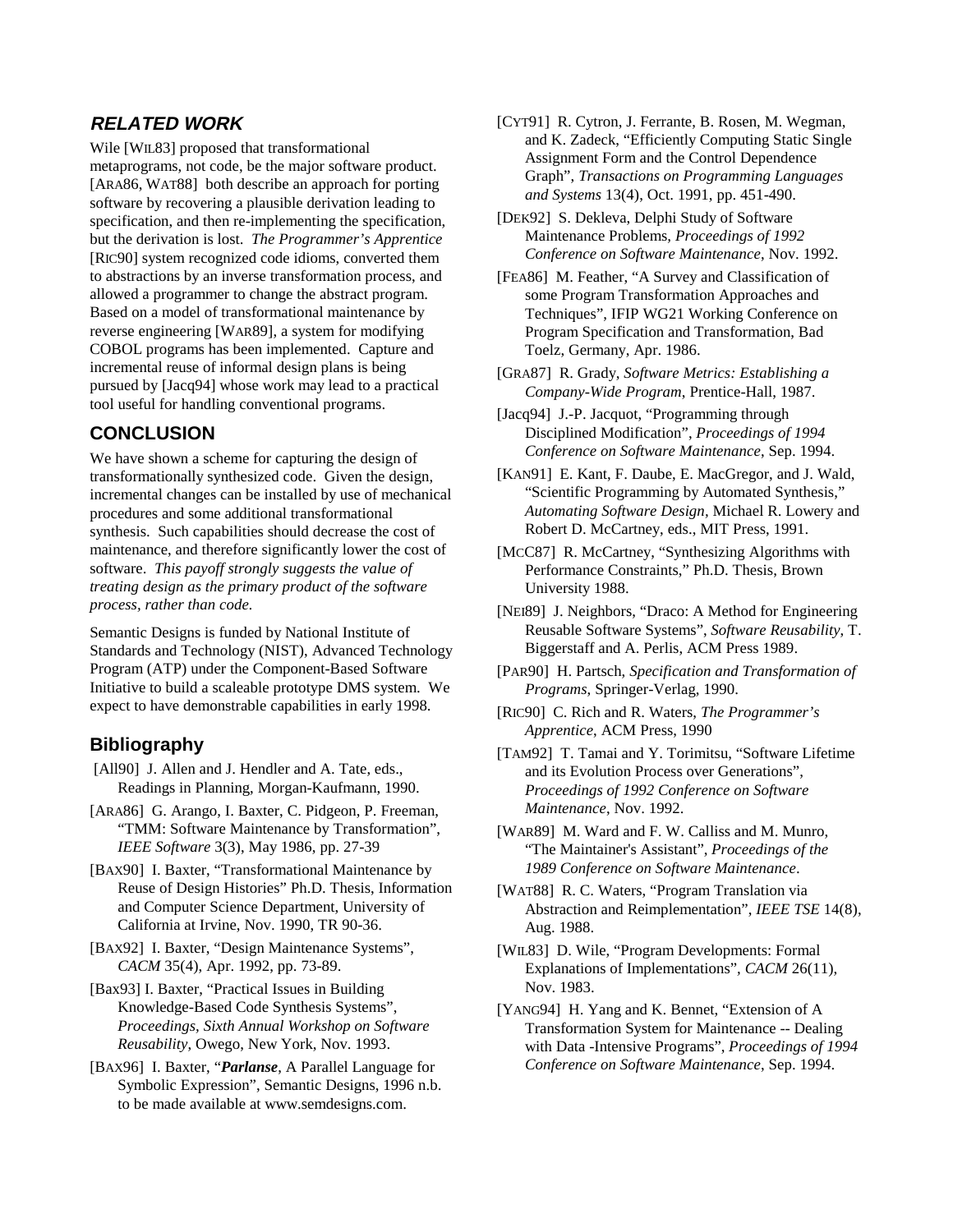

Figure 4: A Transformational Design Rationale for an Implementation in terms of a Specification and applied Transformations